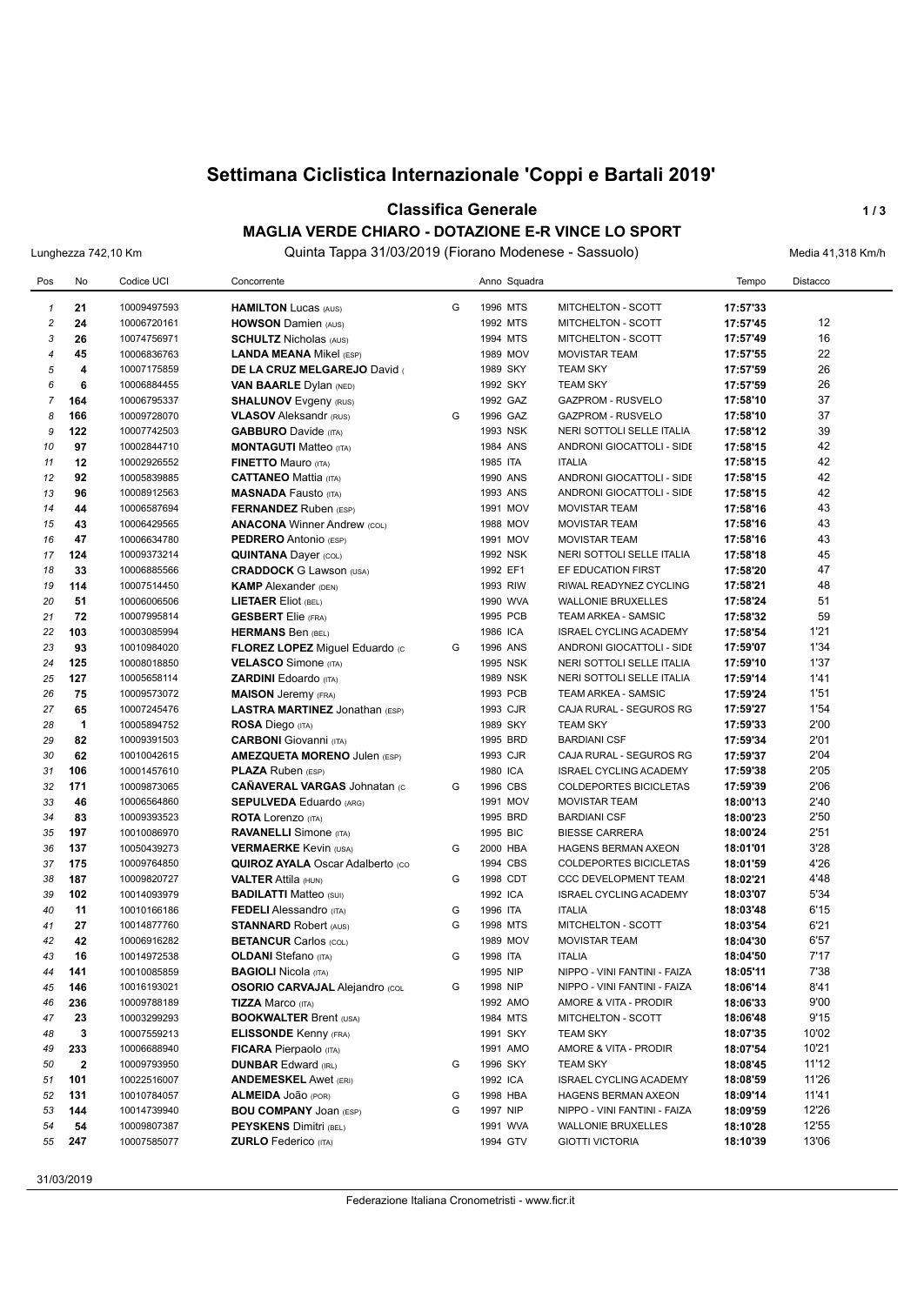### **Settimana Ciclistica Internazionale 'Coppi e Bartali 2019'**

#### **Classifica Generale 2 / 3**

Media 41,318 Km/h

|                     |            |             | <b>MAGLIA VERDE CHIARO - DOTAZIONE E-R VINCE LO SPORT</b>        |   |              |                               |                      |          |  |
|---------------------|------------|-------------|------------------------------------------------------------------|---|--------------|-------------------------------|----------------------|----------|--|
| Lunghezza 742,10 Km |            |             | Quinta Tappa 31/03/2019 (Fiorano Modenese - Sassuolo)            |   |              |                               |                      |          |  |
| Pos                 | No         | Codice UCI  | Concorrente                                                      |   | Anno Squadra |                               | Tempo                | Distacco |  |
| 56                  | 181        | 10009765254 | <b>BROZYNA Piotr (POL)</b>                                       |   | 1995 CDT     | <b>CCC DEVELOPMENT TEAM</b>   | 18:10'56             | 13'23    |  |
| 57                  | 183        | 10007946506 | <b>PALUTA Michal (POL)</b>                                       |   | 1995 CDT     | <b>CCC DEVELOPMENT TEAM</b>   | 18:11'13             | 13'40    |  |
| 58                  | 5          | 10002630401 | <b>GOLAS</b> Michal (POL)                                        |   | 1984 SKY     | <b>TEAM SKY</b>               | 18:11'52             | 14'19    |  |
| 59                  | 165        | 10007727042 | <b>RYBALKIN</b> Aleksei (RUS)                                    |   | 1993 GAZ     | <b>GAZPROM - RUSVELO</b>      | 18:11'54             | 14'21    |  |
| 60                  | 221        | 10014460256 | <b>BOTTA Davide (ITA)</b>                                        | G | 1997 CPK     | <b>TEAM COLPACK</b>           | 18:12'01             | 14'28    |  |
| 61                  | 95         | 10003200475 | <b>GAVAZZI Francesco (ITA)</b>                                   |   | 1984 ANS     | ANDRONI GIOCATTOLI - SIDE     | 18:12'31             | 14'58    |  |
| 62                  | 31         | 10008862346 | <b>BENNETT</b> Sean (USA)                                        | G | 1996 EF1     | EF EDUCATION FIRST            | 18:13'04             | 15'31    |  |
| 63                  | 235        | 10004610514 | <b>LUKSEVICS Viesturs (LAT)</b>                                  |   | 1987 AMO     | AMORE & VITA - PRODIR         | 18:13'04             | 15'31    |  |
| 64                  | 85         | 10010185788 | <b>COVILI Luca (ITA)</b>                                         | G | 1997 BRD     | <b>BARDIANI CSF</b>           | 18:13'16             | 15'43    |  |
| 65                  | 211        | 10035392553 | <b>CASTAÑO MUÑOZ</b> Sebastian Alexa                             | G | 1997 BHP     | BELTRAMITSA HOPPLA' PETI      | 18:13'49             | 16'16    |  |
| 66                  | 133        | 10015825936 | <b>BJERG</b> Mikkel (DEN)                                        | G | 1998 HBA     | <b>HAGENS BERMAN AXEON</b>    | 18:14'00             | 16'27    |  |
| 67                  | 121        | 10003105600 | <b>VISCONTI</b> Giovanni (ITA)                                   |   | 1983 NSK     | NERI SOTTOLI SELLE ITALIA     | 18:14'36             | 17'03    |  |
| 68                  | 84         | 10009505475 | <b>ALBANESE Vincenzo (ITA)</b>                                   | G | 1996 BRD     | <b>BARDIANI CSF</b>           | 18:15'45             | 18'12    |  |
| 69                  | 205        | 10014612022 | <b>PUGI Gianni</b> (ITA)                                         | G | 1997 SAN     | SANGEMINI - TREVIGIANI - M    | 18:15'50             | 18'17    |  |
| 70                  | 193        | 10014969811 | <b>CONCA Filippo</b> (ITA)                                       | G | 1998 BIC     | <b>BIESSE CARRERA</b>         | 18:15'58             | 18'25    |  |
| 71                  | 134        | 10015311028 | <b>GARRISON Ian (USA)</b>                                        | G | 1998 HBA     | <b>HAGENS BERMAN AXEON</b>    | 18:17'47             | 20'14    |  |
| 72                  | 111        | 10009421411 | <b>ERIKSSON Lucas (SWE)</b>                                      | G | 1996 RIW     | RIWAL READYNEZ CYCLING        | 18:17'47             | 20'14    |  |
| 73                  | 182        | 10008628637 | <b>MALECKI</b> Kamil (POL)                                       | G | 1996 CDT     | <b>CCC DEVELOPMENT TEAM</b>   | 18:18'12             | 20'39    |  |
| 74                  | 206        | 10009318549 | TOTÒ Paolo (ITA)                                                 |   | 1991 SAN     | SANGEMINI - TREVIGIANI - M    | 18:18'15             | 20'42    |  |
| 75                  | 53         | 10010976744 | <b>MORTIER Julien (BEL)</b>                                      | G | 1997 WVA     | <b>WALLONIE BRUXELLES</b>     | 18:18'19             | 20'46    |  |
| 76                  | 115        | 10019920043 |                                                                  |   | 1993 RIW     |                               |                      | 20'57    |  |
| 77                  | 87         |             | <b>LUNKE</b> Sindre Skjøstad (NOR)<br><b>SAVINI Daniel (ITA)</b> | G | 1997 BRD     | RIWAL READYNEZ CYCLING        | 18:18'30<br>18:18'59 | 21'26    |  |
| 78                  |            | 10014429843 |                                                                  | G | 1997 HBA     | <b>BARDIANI CSF</b>           |                      | 22'01    |  |
| 79                  | 135<br>222 | 10014490063 | <b>CARVALHO</b> André (POR)                                      | G |              | HAGENS BERMAN AXEON           | 18:19'34             | 22'32    |  |
|                     |            | 10009877412 | <b>COVI</b> Alessandro (ITA)                                     | G | 1998 CPK     | <b>TEAM COLPACK</b>           | 18:20'05             | 23'26    |  |
| 80                  | 36         | 10046251200 | <b>WHELAN James (AUS)</b>                                        |   | 1996 EF1     | EF EDUCATION FIRST            | 18:20'59             |          |  |
| 81                  | 231        | 10011643418 | <b>BERNARDINETTI Marco (ITA)</b>                                 |   | 1991 AMO     | AMORE & VITA - PRODIR         | 18:21'59             | 24'26    |  |
| 82                  | 147        | 10002711940 | <b>SANTAROMITA IVAN (ITA)</b>                                    |   | 1984 NIP     | NIPPO - VINI FANTINI - FAIZA  | 18:22'21             | 24'48    |  |
| 83                  | 64         | 10009519118 | <b>IRISARRI RICON JON (ESP)</b>                                  |   | 1995 CJR     | CAJA RURAL - SEGUROS RG       | 18:22'38             | 25'05    |  |
| 84                  | 157        | 10009976836 | <b>SOBRERO Matteo (ITA)</b>                                      | G | 1999 DDC     | DIMENSION DATA FOR QHUE       | 18:22'52             | 25'19    |  |
| 85                  | 155        | 10009639356 | <b>CHOKRI</b> El Mehdi (MAR)                                     | G | 1998 DDC     | DIMENSION DATA FOR QHUE       | 18:22'53             | 25'20    |  |
| 86                  | 61         | 10005583948 | <b>ABERASTURI IZAGA JON (ESP)</b>                                |   | 1989 CJR     | CAJA RURAL - SEGUROS RG       | 18:23'10             | 25'37    |  |
| 87                  | 212        | 10030626015 | <b>BARONCINI Filippo</b> (ITA)                                   | G | 2000 BHP     | BELTRAMITSA HOPPLA' PETI      | 18:23'56             | 26'23    |  |
| 88                  | 217        | 10029728157 | <b>PESENTI</b> Thomas (ITA)                                      | G | 1999 BHP     | BELTRAMITSA HOPPLA' PETI      | 18:24'01             | 26'28    |  |
| 89                  | 81         | 10006467860 | <b>BARBIN</b> Enrico (ITA)                                       |   | 1990 BRD     | <b>BARDIANI CSF</b>           | 18:24'02             | 26'29    |  |
| 90                  | 56         | 10003193304 | <b>ISTA Kevyn (BEL)</b>                                          |   | 1984 WVA     | <b>WALLONIE BRUXELLES</b>     | 18:24'22             | 26'49    |  |
| 91                  | 63         | 10042286324 | <b>ARANBURU DEBA</b> Alexander (ESP)                             |   | 1995 CJR     | CAJA RURAL - SEGUROS RG       | 18:25'14             | 27'41    |  |
| 92                  | 34         | 10004759650 | <b>HOWES Alex (USA)</b>                                          |   | 1988 EF1     | EF EDUCATION FIRST            | 18:26'23             | 28'50    |  |
| 93                  | 203        | 10014033456 | <b>PUCCIONI</b> Dario (ITA)                                      | G | 1996 SAN     | SANGEMINI - TREVIGIANI - M    | 18:26'48             | 29'15    |  |
| 94                  | 207        | 10015829370 | <b>ZANA Filippo</b> (ITA)                                        | G | 1999 SAN     | SANGEMINI - TREVIGIANI - M    | 18:26'55             | 29'22    |  |
| 95                  | 105        | 10007882242 | <b>NIV Guy (ISR)</b>                                             |   | 1994 ICA     | <b>ISRAEL CYCLING ACADEMY</b> | 18:27'17             | 29'44    |  |
| 96                  | 148        | 10010165883 | <b>ZACCANTI Filippo (ITA)</b>                                    |   | 1995 NIP     | NIPPO - VINI FANTINI - FAIZA  | 18:28'33             | 31'00    |  |
| 97                  | 32         | 10002670514 | <b>BRESCHEL Matti (DEN)</b>                                      |   | 1984 EF1     | EF EDUCATION FIRST            | 18:29'10             | 31'37    |  |
| 98                  | 163        | 10009194772 | <b>KULIKOV Vladislav (RUS)</b>                                   | G | 1996 GAZ     | <b>GAZPROM - RUSVELO</b>      | 18:29'56             | 32'23    |  |
| 99                  | 132        | 10011108807 | <b>BROWN Jonathan (USA)</b>                                      | G | 1997 HBA     | HAGENS BERMAN AXEON           | 18:30'08             | 32'35    |  |
| 100                 | 15         | 10007733914 | <b>MOSCA Jacopo</b> (ITA)                                        |   | 1993 ITA     | <b>ITALIA</b>                 | 18:31'18             | 33'45    |  |
| 101                 | 204        | 10010970579 | <b>SALVIETTI Niccolo' (ITA)</b>                                  |   | 1993 SAN     | SANGEMINI - TREVIGIANI - M    | 18:32'02             | 34'29    |  |
| 102                 | 86         | 10011133863 | <b>ROMANO</b> Francesco (ITA)                                    | G | 1997 BRD     | <b>BARDIANI CSF</b>           | 18:32'54             | 35'21    |  |
| 103                 | 185        | 10007951455 | <b>STOSZ Patryk (POL)</b>                                        |   | 1994 CDT     | CCC DEVELOPMENT TEAM          | 18:34'27             | 36'54    |  |
| 104                 | 52         | 10010040692 | <b>MOLLY Kenny (BEL)</b>                                         | G | 1996 WVA     | <b>WALLONIE BRUXELLES</b>     | 18:35'16             | 37'43    |  |
| 105                 | 243        | 10009971580 | <b>ONESTI</b> Emanuele (ITA)                                     |   | 1995 GTV     | <b>GIOTTI VICTORIA</b>        | 18:35'21             | 37'48    |  |
| 106                 | 55         | 10008638539 | <b>ROBEET</b> Ludovic (BEL)                                      |   | 1994 WVA     | <b>WALLONIE BRUXELLES</b>     | 18:36'21             | 38'48    |  |
| 107                 | 76         | 10007952162 | <b>RUSSO</b> Clément (FRA)                                       |   | 1995 PCB     | TEAM ARKEA - SAMSIC           | 18:37'13             | 39'40    |  |
| 108                 | 215        | 10009688866 | <b>MONTOYA MONTOYA Javier Ignac</b>                              | G | 1997 BHP     | BELTRAMITSA HOPPLA' PETI      | 18:37'54             | 40'21    |  |
| 109                 | 143        | 10008924384 | <b>CIMA</b> Damiano (ITA)                                        |   | 1993 NIP     | NIPPO - VINI FANTINI - FAIZA  | 18:38'08             | 40'35    |  |
| 110                 | 191        | 10074375742 | <b>AMICI</b> Alberto (ITA)                                       |   | 1993 BIC     | <b>BIESSE CARRERA</b>         | 18:39'48             | 42'15    |  |

31/03/2019

Federazione Italiana Cronometristi - www.ficr.it